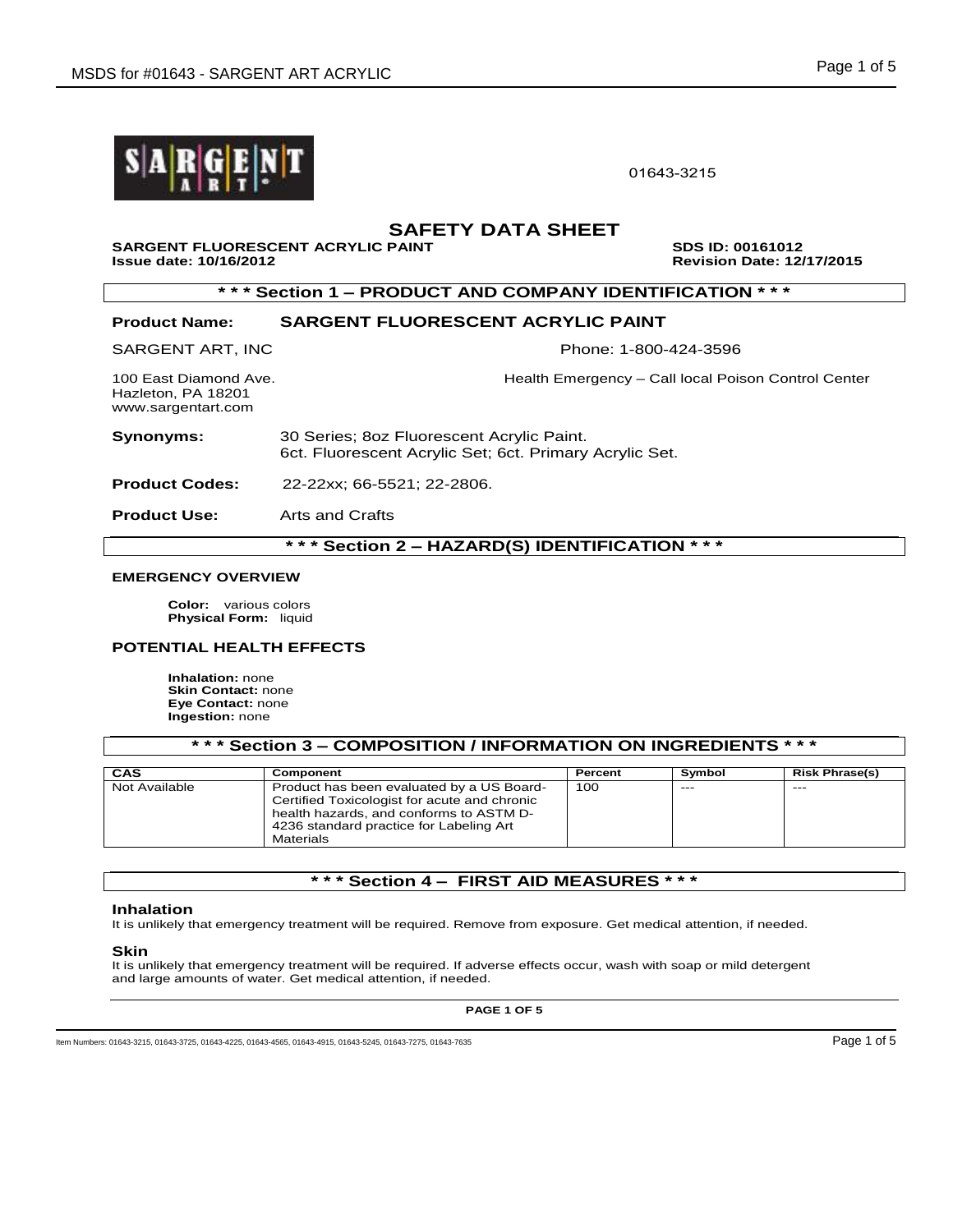

#### **SARGENT FLUORESCENT ACRYLIC PAINT SDS ID: 00161012 Issue date: 10/16/2012 Revision Date: 12/17/2015**

### **Eyes**

It is unlikely that emergency treatment will be required. Wash with large amounts of water or normal saline until no evidence of chemical remains (at least 15-20 minutes). Get medical attention immediately.

### **Ingestion**

Rinse mouth thoroughly with water. Get medical attention if any discomfort occurs.

### **\* \* \* Section 5 – FIRE FIGHTING MEASURES \* \* \***

See Section 9 for Flammability Properties

### **NFPA Ratings: Health:** 1 **Fire:** 1 **Reactivity:** 0

Hazard Scale: 0 = Minimal 1 = Slight 2 = Moderate 3 = Serious 4 = Severe **Flammable Properties** Slight fire hazard. **Extinguishing Media** Regular dry chemical, carbon dioxide, water, regular foam **Fire Fighting Measures** Move container from fire area if it can be done without risk. Avoid inhalation of material or combustion byproducts.

# **\* \* \* Section 6 – ACCIDENTAL RELEASE MEASURES \* \* \***

### **Occupational spill/release**

Absorb with sand or other non-combustible material. Collect spilled material in appropriate container for disposal.

# **\* \* \* Section 7 – HANDLING AND STORAGE \* \* \***

### **Handling Procedures**

Provide adequate ventilation. Wear appropriate protection equipment. Avoid breathing mist or vapor. Avoid contact with eyes and prolonged skin contact. Do not taste or swallow. Keep the workplace clean. Observe good industrial hygiene practices.

### **Storage Procedures**

Store in a well-ventilated place. Store in closed original container at room temperature.

### **\* \* \* Section 8 – EXPOSURE CONTROLS / PERSONAL PROTECTION \* \* \***

### **Component Exposure Limits**

ACGIH and EU have not developed exposure limits for any of this product's components. **Ventilation**

Based on available information, additional ventilation is not required.

# **PERSONAL PROTECTIVE EQUIPMENT**

**Eyes/Face** Eye protection not required under normal conditions. **Protective Clothing** Protective clothing is not required under normal conditions. **Glove Recommendations** Protective gloves are not required under normal conditions.

**PAGE 2 OF 5**

Item Numbers: 01643-3215, 01643-3725, 01643-4225, 01643-4565, 01643-4915, 01643-5245, 01643-7275, 01643-7635 Page 2 of 5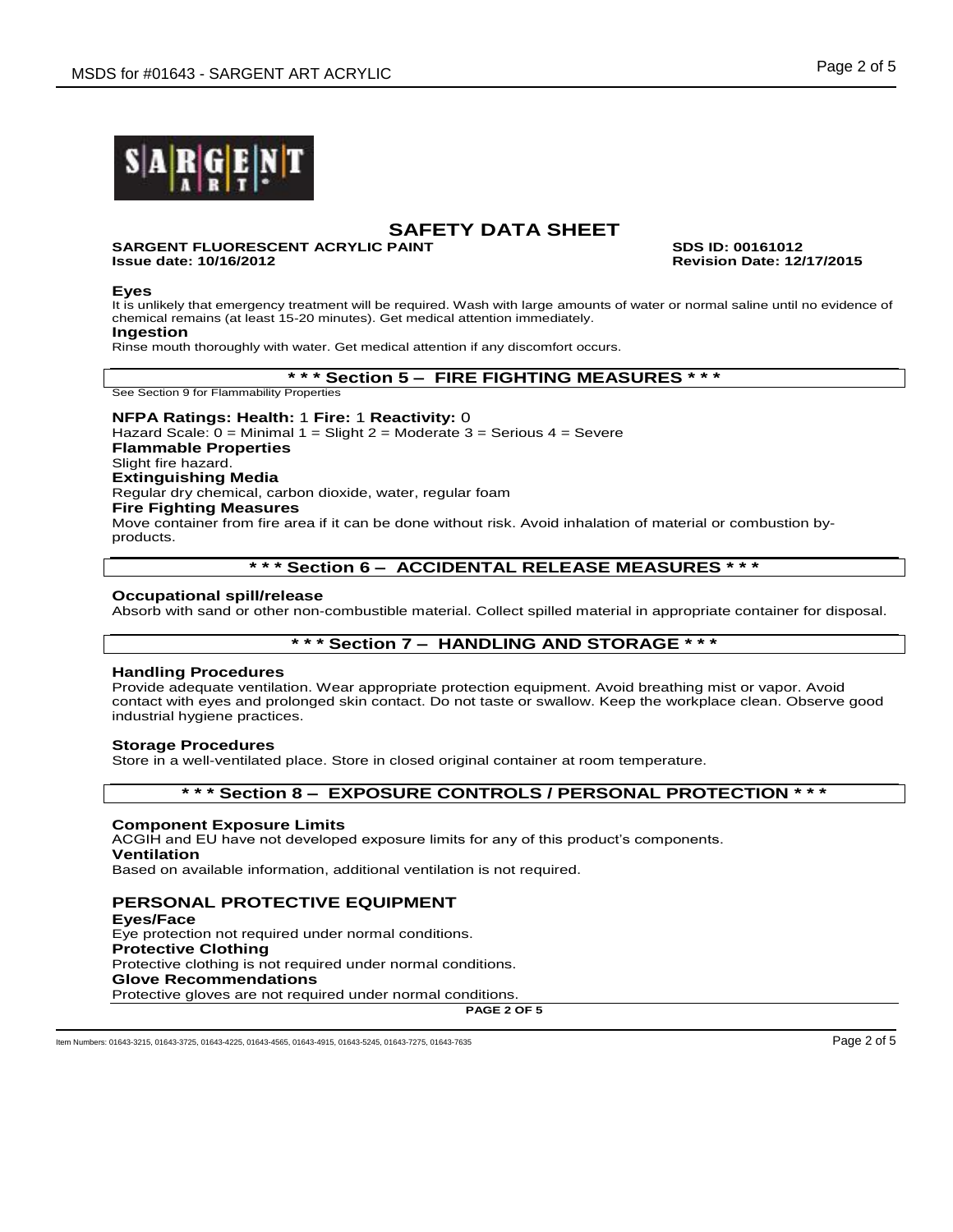

#### **SARGENT FLUORESCENT ACRYLIC PAINT SDS ID: 00161012 Issue date: 10/16/2012 Revision Date: 12/17/2015**

**Respiratory Protection**

No respirator is required under normal conditions of use. Under conditions of frequent use or heavy exposure, respiratory protection may be needed.

## **\* \* \* Section 9 – PHYSICAL AND CHEMICAL PROPERTIES \* \* \***

**Boiling Point:** 

**Viscosity:** 12000 – 45000 cP

**Appearance:** Liquid **Flash Point:** Not applicable **Physical State:** Liquid **Flammability:** Not applicable **Physical Form:** Liquid **Vapor Pressure:** Not available **Color:** Assorted colors **Vapor Density (air=1):** Not available **Odor:** Odorless **Evaporation Rate:** Not available **Specific Gravity:<br>Density: pH:**  $\leq$ =9.5 <br> **Pensity:** 9.2 – 9.85 Lbs/Gal<br> **Melting Point:** Not available **Communisty Contains Water Solubility:** Soluble **Melting Point:** Mot available **Noting Point:** Not available **Noting Point:** Not available **Freezing Point:** Not available **Freezing Point:** Not available **Freezing Point:** Not available **Coeff.Water/Oil Dist:** Not available

# **\* \* \* Section 10 – STABILITY AND REACTIVITY \* \* \***

### **Chemical Stability**

Stable at normal temperatures and pressure.

**Conditions to Avoid** None reported. **Materials to Avoid** Oxidizing materials. **Decomposition Products** Oxides of carbon. **Possibility of Hazardous Reactions** Will not polymerize.

## **\* \* \* Section 11 – TOXICOLOGICAL INFORMATION \* \* \***

### **Component Analysis – LD50/LC50**

The components of this material have been reviewed in various sources and no selected endpoints have been identified.

### **RTECS Acute Toxicity (selected)**

The components of this material have been reviewed and RTECS publishes no data as of the date on this document.

### **Component Carcinogenicity**

None of this product's components are listed be ACGIH, IARC, or DFG.

### **RTECS Irritation**

The components of this material have been reviewed and RTECS publishes no data as of the date on this document.

**PAGE 3 OF 5**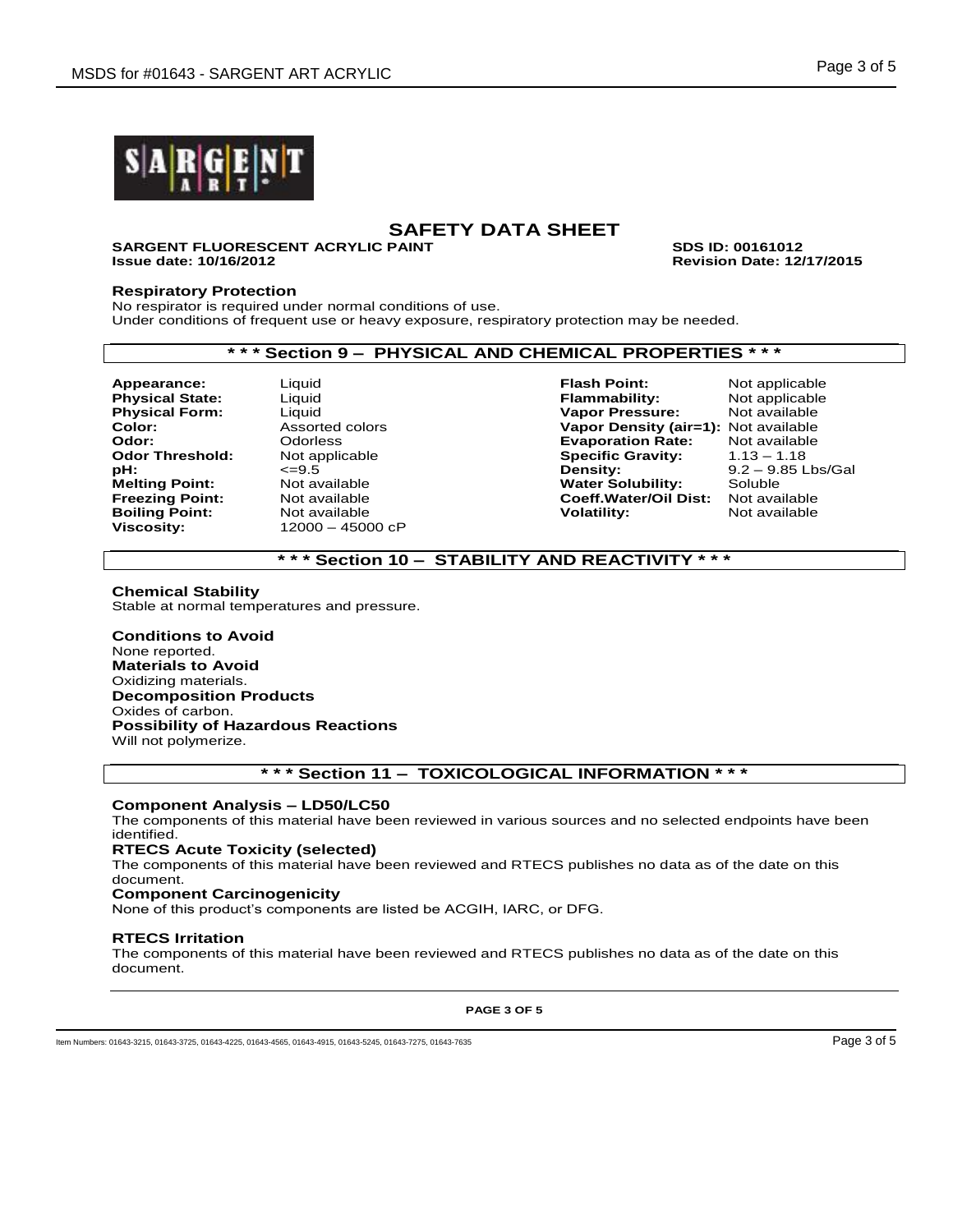



# **SARGENT FLUORESCENT ACRYLIC PAINT SDS ID: 00161012**

**Issue date: 10/16/2012 Revision Date: 12/17/2015**

### **\* \* \* Section 12 – ECOLOGICAL INFORMATION \* \* \***

### **Component Analysis – Aquatic Toxicity**

No LOLI ecotoxicity data is available for this product's components.

### **\* \* \* Section 13 – DISPOSAL CONSIDERATION \* \* \***

### **Disposal Methods**

Dispose in accordance with all applicable regulations. **Component Waste Numbers** The U.S. EPA has not published waste numbers for this product's components.

### **\* \* \* Section 14 – TRANSPORT INFORMATION \* \* \***

| <b>US DOT Information:</b> | Not Regulated. |
|----------------------------|----------------|
| <b>TDG Information:</b>    | Not Regulated. |
| <b>ADR Information:</b>    | Not Regulated. |
| <b>RID Information:</b>    | Not Regulated. |
| <b>IATA Information:</b>   | Not Regulated. |
| <b>ICAO Information:</b>   | Not Regulated. |
| <b>IMDG Information:</b>   | Not Regulated. |
|                            |                |

## **\* \* \* Section 15 – REGULATORY INFORMATION \* \* \***

### **U.S. Federal Regulations**

None of this products components are listed under SARA Section 302 (40 CFR 355 Appendix A), SARA Section 311/312 (40 CFR 370.21), SARA Section 313 (40 CFR 372.65), CERCLA (40 CFR 302.4), TSCA 12(b), or require an OSHA process safety plan.

#### **SARA Section 311/312 (40 CFR 370 Subparts B and C) Acute Health:** No **Chronic Health:** No **Fire:** No **Pressure:** No **Reactive:** No

## **U.S. State Regulations**

None of this product's components are listed on the state lists from CA, MA, MN, NJ or PA.

Not regulated under California Proposition 65

### **Canada**

This product has been classified in accordance with the criteria of the Controlled Products Regulations (CPR) and the MSDS contains all of the information required by the CPR.

WHMIS CLASSIFICATION: Not a Controlled Product under Canada's Workplace Hazardous Material Information System.

### **Component Analysis – Inventory**

No information is available.

**PAGE 4 OF 5**

Item Numbers: 01643-3215, 01643-3725, 01643-4225, 01643-4565, 01643-4915, 01643-5245, 01643-7275, 01643-7635 Page 4 of 5